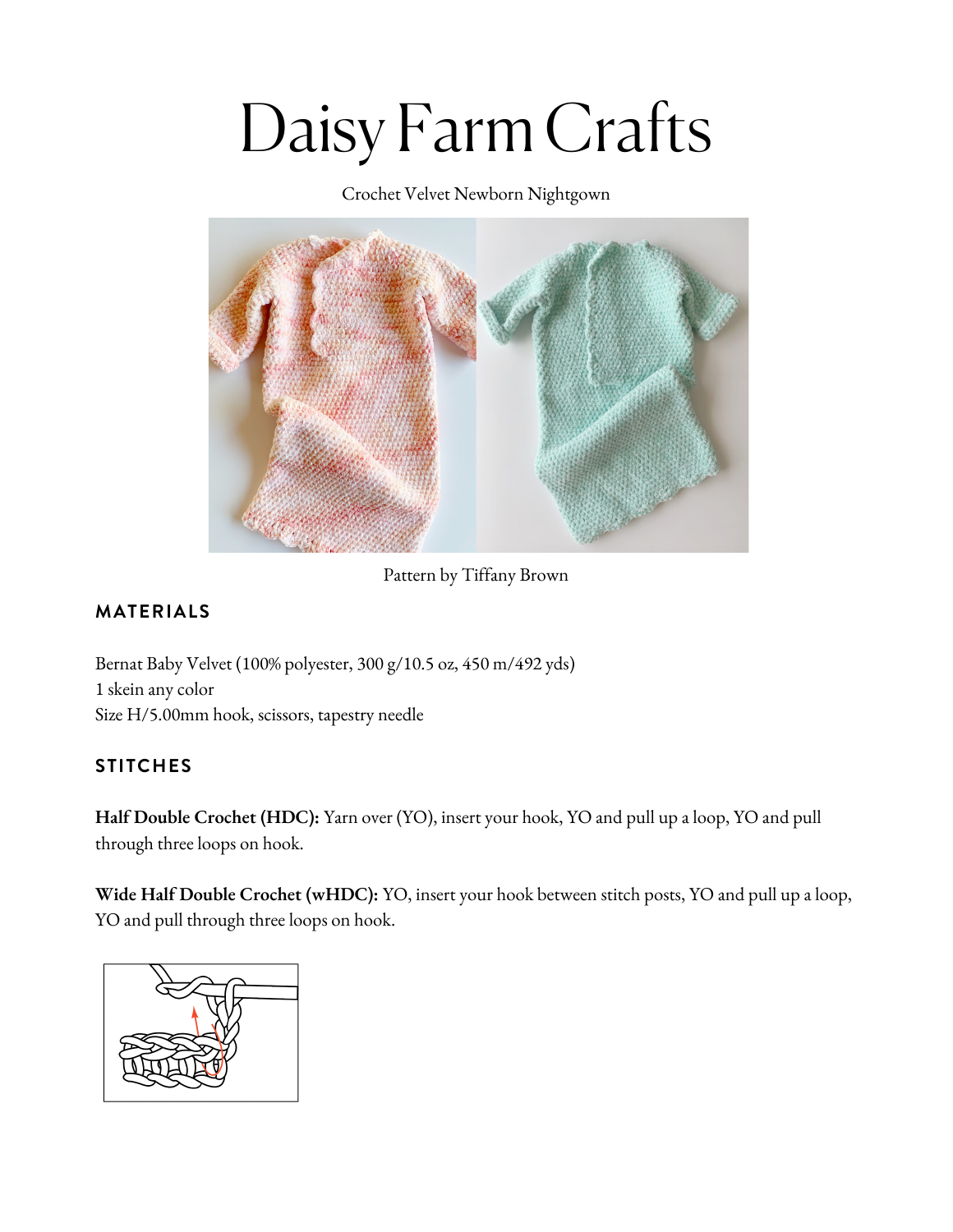**Single Crochet (SC):** Insert your hook, YO and pull up a loop, YO and pull through two loops on hook.

**Double Crochet (DC):** YO, insert your hook, YO and pull up a loop, YO, pull through two loops, YO, pull through remaining two loops.

#### **PATTERN**

#### **Chain 38.**

**Row 1:** Work 1 HDC in 3rd chain from hook. 1 HDC into the next chain. \*Work 2 HDC in next chain, 1 HDC into each of the next 2 chains, repeat from \* across the row. CH 2 and turn. (48 HDC's made)

**Row 2:** Work 1 Wide HDC (wHDC) in each of the next 8 spaces. 3 wHDC in next space. 1 wHDC in each of the next 4 spaces. 3 wHDC in next space. 1 wHDC in each of the next 16 spaces. 3 wHDC in next space. 1 wHDC in each of the next 4 spaces. 3 wHDC in next space. 1 wHDC in each of the remaining 12 spaces. CH 2 and turn.

### Tip: the last stitch of each round is worked in the space between the last post and the turning chain.

**Row 3:** \*Work 1 wHDC in each space to the corner 3 HDC's of the row below. Work 2 wHDC in between first and second post and work 2 wHDC in between second and third post. Repeat from \* around. CH 2 and turn.

Tip: Mark the space in between the 2 sets of 2 HDC's for ease of finding the space where you will be working 3 *HDC's in Row 4.*

**Row 4:** \*Work 1 wHDC in each space, (including in between the pair of HDC's that are worked together) to the space in between the 2 sets of HDC's of the row below. Work 3 wHDC in that space. Repeat from \* around. CH 2 and turn.

#### **Rows 5 through 9:** Repeat rows 3 and 4.

**Row 10:** (Joining for the armholes) Work 1 wHDC in each space to the center space between the pairs of HDC. \*Work 1 wHDC into the center space, CH 4, SKIP over all the stitches to the next center space, work 1 wHDC. Work wHDC across the back and to the next center space. Repeat from \* and finish with wHDC to the end of the round. CH 2 and turn.

**Row 11:** Work 1 wHDC in each space across the row working 4 HDC around the chains that make the armhole. CH 2 and turn.